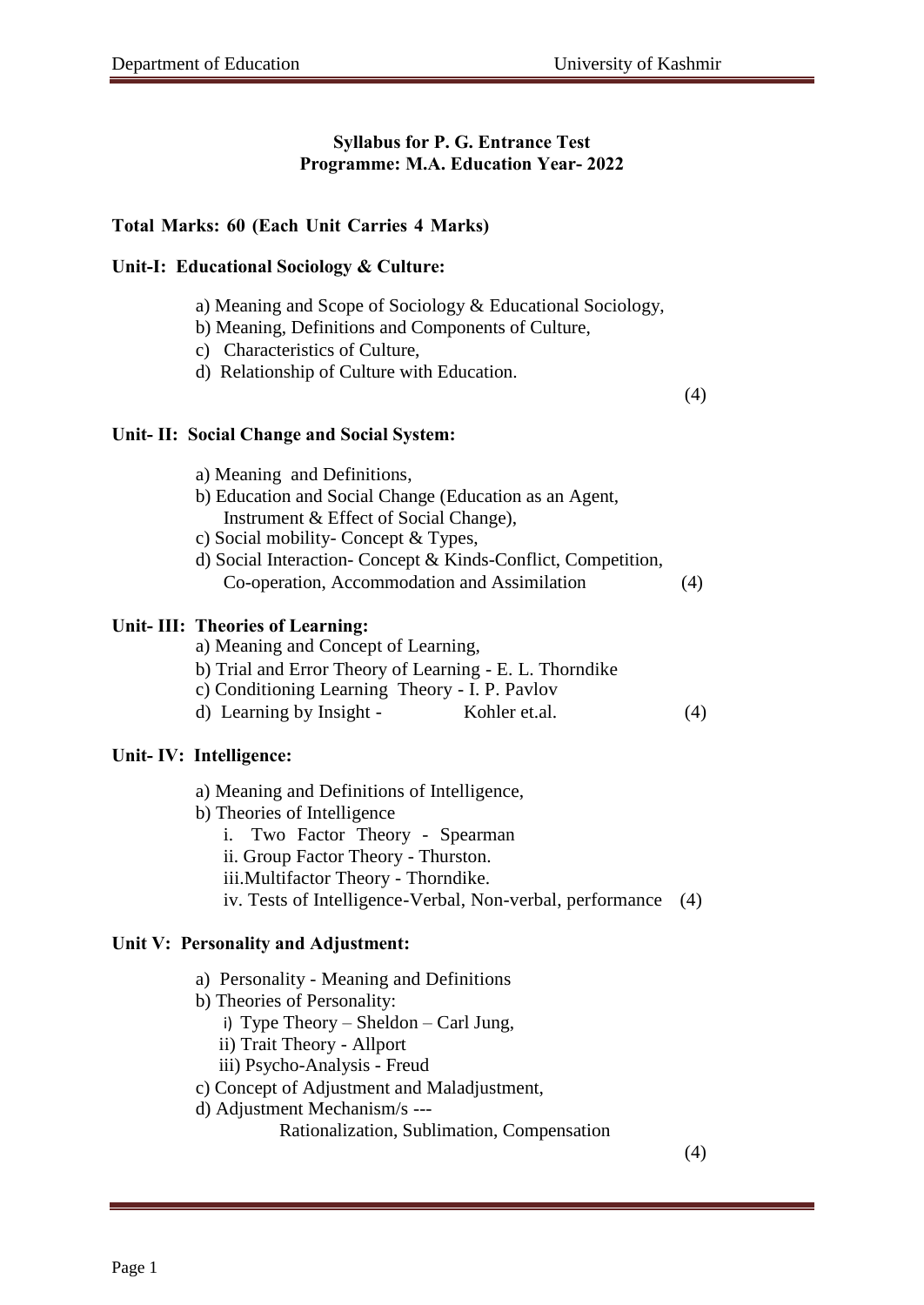### **Unit-VI: Special Children/Guidance & Counselling:**

- a) Gifted Concept, Identification and Education programmes
- b) Mentally Retarded Concept, Identification and Education
- c) Inclusive Education
- d) Delinquent Concept, Identification & Education.
- e) Concept, Principles and Types of Guidance
	- Educational, Vocational and Personal,
- f) Organization of Guidance Programme at Secondary Stage (4)

## **Unit-VII:Philosophy & Education:**

- a) Meaning of Philosophy its relation with Science & Religion,
- b) Branches of Philosophy (Epistemology, Axiology, Ontology),
- c) Meaning of Education its relationship with Philosophy. (4)

### **Unit-VIII:Idealism &Pragmatism as School/s of Philosophy:**

- a) Aims of Education,
- b) Methods of Teaching and Curriculum,
- c) Role of Teacher and Discipline. (4)

## **Unit- IX: Educational thought of the following:**

- a) John Dewy,
- b) Allama Iqbal,
- c) Rabindharanath Tagore,
- d) Maulana Abul Kalam Azad.
- e) M. K. Gandhi (4)

## **Unit-X: Education in Ancient India:**

**a)**Vedic Education **b)**Buddhist Education **c)**Muslim Education (Salient features, Aims, Process of Education, Curriculum) (4)

## **Unit-XI: Education in British India:**

- a) Macaulay's Minute (1835),
- b) Wood's Despatch (1854),
- c) Indian Education Commission/Hunter Commission (1882),
- d) Wardha Scheme of Education (1937)
- e) Sargeant Report (1944) (4)